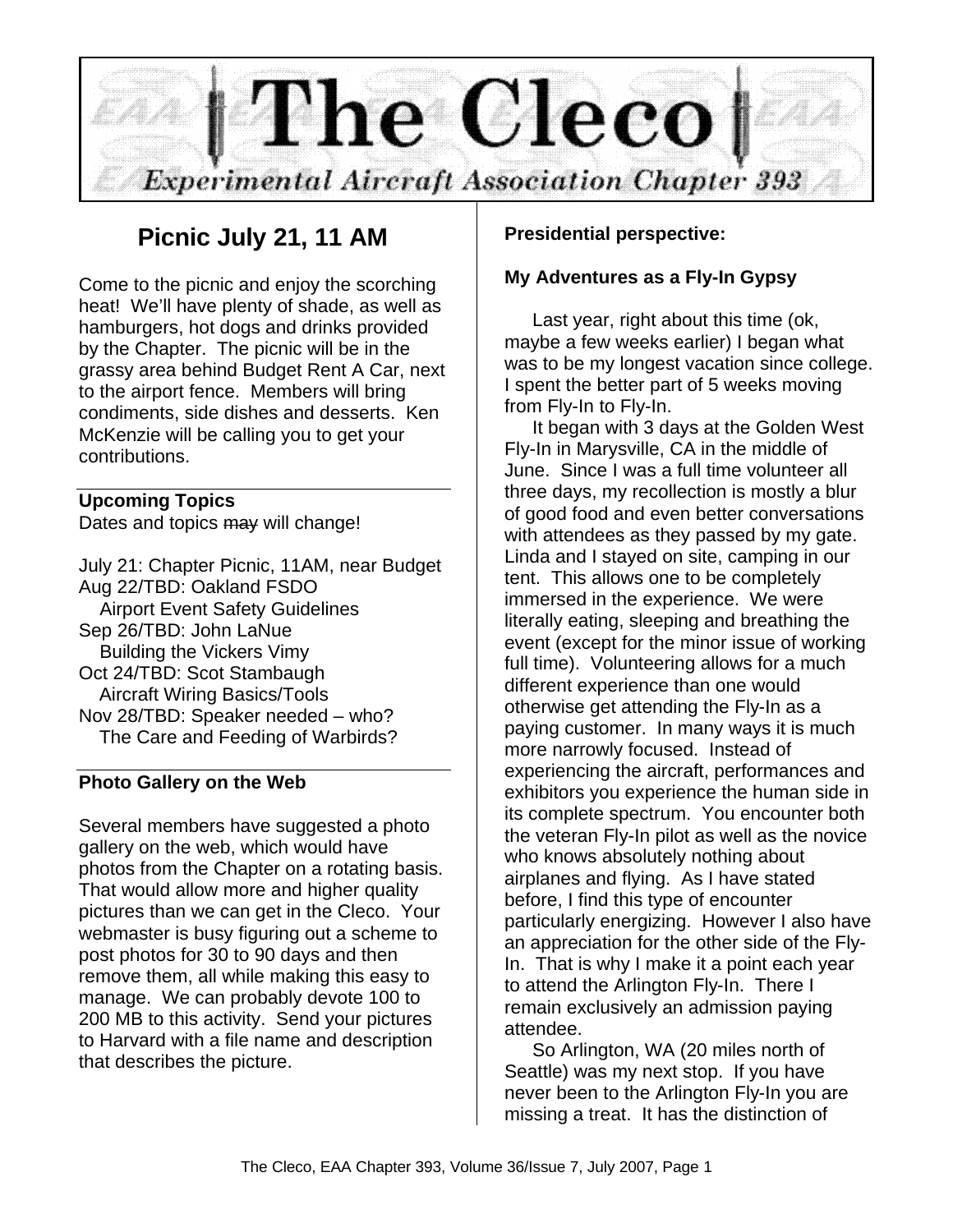being the biggest Fly-In on the west coast. It also runs 5 days (Wed thru Sun) immediately following the 4th of July. Not much has changed in the 15 or so years that I have been attending Arlington. They have just focused on what they do best, that is putting on a great Fly-In, in one of the most beautiful spots in the country. Here again, we set up camp, this time for a full week (arriving 2 days early). They pay particular attention to the camping guest and consequently they really do it well. They serve an astounding 900 plus campsites and many of their participants have been returning for decades. The food vendors on site are very good and the off site restaurants are the best I have found anywhere. There is one Mexican place nearby that is so much better than any I have found anywhere else (this includes over 20 years spent vacationing in central Mexico!) that it is literally the first place I stop on my way in and the last place I hit before I leave. This Fly-In is where I attend interesting forums, talk to builders of interesting airplanes, see amazing new products and generally get to know people from a completely different locale. This event is small enough that you can see everything in a couple of days and not feel rushed. This is more like an actual vacation.

From there we traveled across I-94 through Washington, Idaho, Montana, North Dakota, Minnesota, and finally Wisconsin. It was interesting tent camping across the northwest but not the simplest way to go. Due to weather and scheduling issues we only managed to use the tent every other night. I can attest to the fact that Motel 6 is a great fallback option, albeit at twice the price. I am fortunate to have relatives who have a cabin on a lake only 6 hours drive from Oshkosh. Needless to say we spent a week fishing and boating waiting for the Oshkosh event to begin.

Now we arrive at the mother of all Fly-Ins. We drove down a few days early in order to get settled in time for the event to begin. This was our 8th or 9th time attending Oshkosh but our first time as

campers. It is an amazing thing to be part of an instant city of 40,000 plus people that literally springs up in the space of a month in otherwise empty fields using literally hundreds of acres and disappears just as quickly once the event is over. Now I can state without fear of contradiction that it is impossible to see everything at Oshkosh in just 7 days. It's simply too big. I attended the show for over 6 years before I found out where the Ultralight operations were. It takes the better part of 2 days just to go through all the exhibitors. There are more people selling more aviation related things than I ever thought existed. Last year I focused on an area that I had always missed in prior years; Forums. I managed to attend every talk that Burt Rutan and Mike Melville gave and even a few others. Probably 10 or 12 hours total, plus about 4 more related to EAA chapter operations (presidential responsibilities extend even to Oshkosh). I did manage to talk to several GlaStar pilots and even ran into a few friends that I hadn't seen in over 6 years. Sometimes it seems a very small world. I spent quite a bit of time hanging out at the Eggenfellner Subaru Engine tent talking about my favorite Aero powerplant both with the proprietors as well as other prospective customers. I managed to attend a few really awful parties but mostly I just hung out at the Fly-In or the campground and always found interesting people to get to know and share our favorite hobby with. We actually left the Fly-In on Saturday, a day early, because we had quite literally had enough.

So it was back to the lake for another few days and then straight back home on I-80, camping when we could and Motel 6 when we couldn't. All in all, it was an enjoyable 5 weeks filled with adventures both Aero and otherwise. We got to see a lot of the west from ground level and managed to do it all for about \$800 worth of gas. All in all it was a rather inexpensive vacation. I can't wait to repeat the adventure in the air. Now if I could just remember where I put my rivet gun...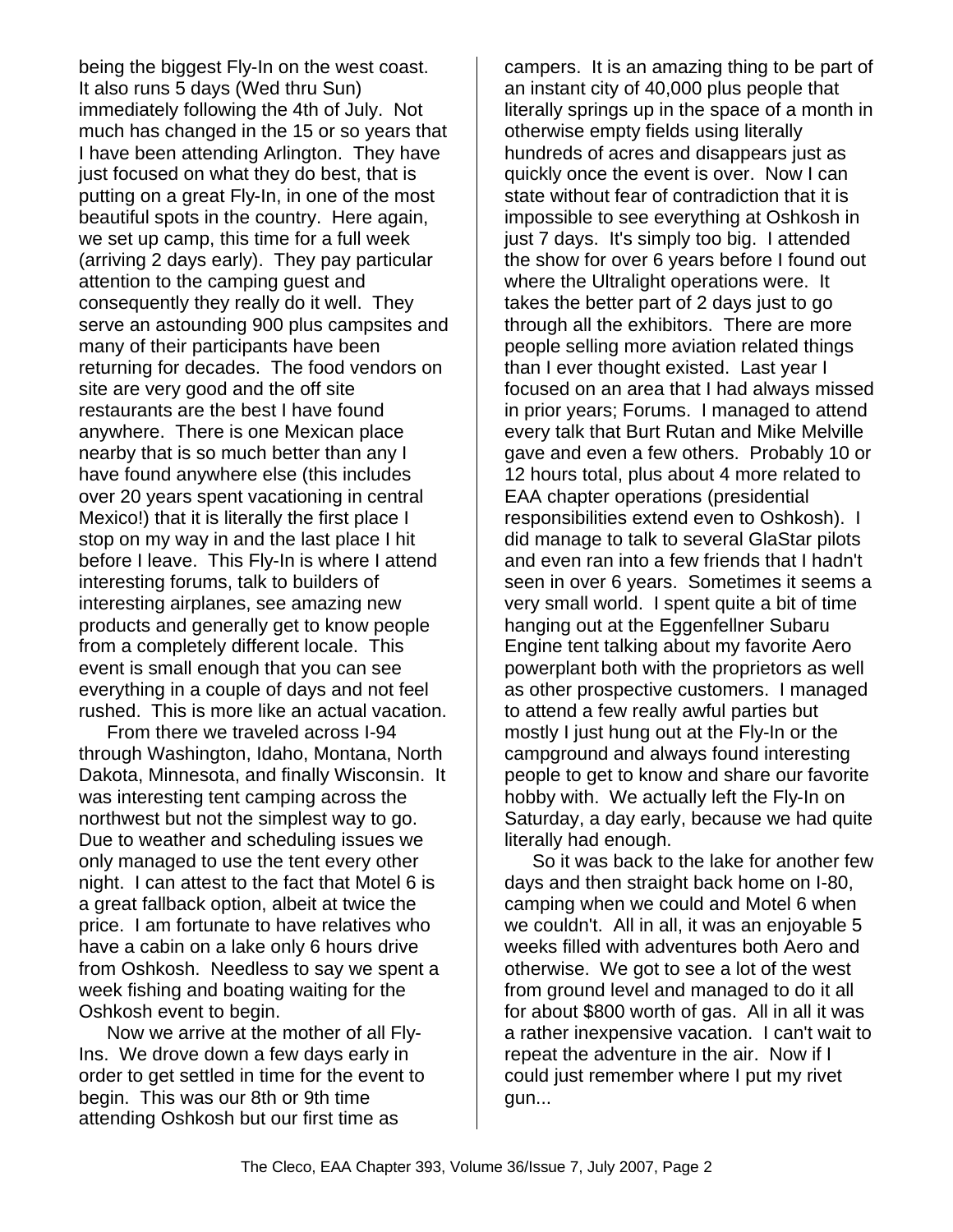## **Inside Golden West by Bill McCoy**

Air shows bring out the "kid" in each and every one of us. Golden West EAA Regional Fly-In and Air Show was an excellent example. Especially if you are one of the lucky ones that get to participate as a volunteer in the infinite multitude of chores and services that every Air Show must have to succeed.

Our fellow 393 member Charles Hester and I arrived at the Yuba County Airport in Marysville, CA, Friday night, June 6, nearing 11:30 PM. After driving up and down the Taxi Way a few times, including right in behind the two F-18s sitting in their "secured area," we decided to call Ken McKenzie to get directions to EAA Tent City, before Security did. It was on a beautiful grassy area surrounded by shrubs and trees, with its own private Porta Potty, just behind the Control Tower. Thanks, Ken for helping to set up Charles' tent at 1 AM in the morning, and for loaning me your extra tent and setting it up the next day, with the help of Linda. Linda sure runs a "mean" (as in good) hot dog stand !! We will have to remember that for our upcoming Picnic. Ken, his wife Linda, Pat Peters, his son Tracy, and others from 393 had been in Marysville for more than a week, building the infrastructure and facilities that made the Air Show and Fly-In the success it was.

Charles Hester and I were able to obtain a "*Media Pass*" and Charles spent two days taking over 800 digital 35mm shots and I, more than 4 hours of Super Hi 8 Video. I can hear the " Oh-No's" now, but I promise to do a lot of editing.

A very special moment occurred while in the Control Tower interviewing the Air Traffic Controllers along with Mr. John Gibson -- an F-18 commenced it's maneuvers and I was able to get some very special footage as seen by the Air Traffic Control people.

With more than 630 planes of every description that you can imagine, two days of Air Races, and great aerobatics by world champions from all over the US and Russia, the time spent there is difficult to put into

words. Especially in such a limited space as we have available in this issue.

It truly is like the old saying goes, you had to be there to believe it! So start making your plans now, for next year.

It took the two days to cover it all. Hot Air Balloons, and the zany, humming, Ultra Lights that anchored the far Northern end of the Airport to the proud and majestic War Birds that anchored the Southern end and all the wonderful people that were in between.

Air Shows are like candy stores, which brings to mind, our friend, Charles Hester. While shooting his Digital 35mm camera throughout the Air Show, he bought a \$500.00 welder from a vender (…not just any welder, this thing slices, dices, changes diapers, well, you will have to hear it from him, and I'm sure you will) and a beautiful Cessna 150, IFR and GPS equipped, no less. He does not yet have his license, so one of our lucky members will just have to fly him around in that Red, White, and Blue beauty, with its polished mahogany instrument panel. Maybe we should have a raffle to see who wins the left seat.

It was delivered to Charles by its past, proud owner, Don Dell of Montague, CA at Buchanan Air Field on 7-07-07!! I guess 7's are lucky.

God Bless America.

Bill McCoy



Charles new beauty! A Low Pass!





Buy it here! Forums galore!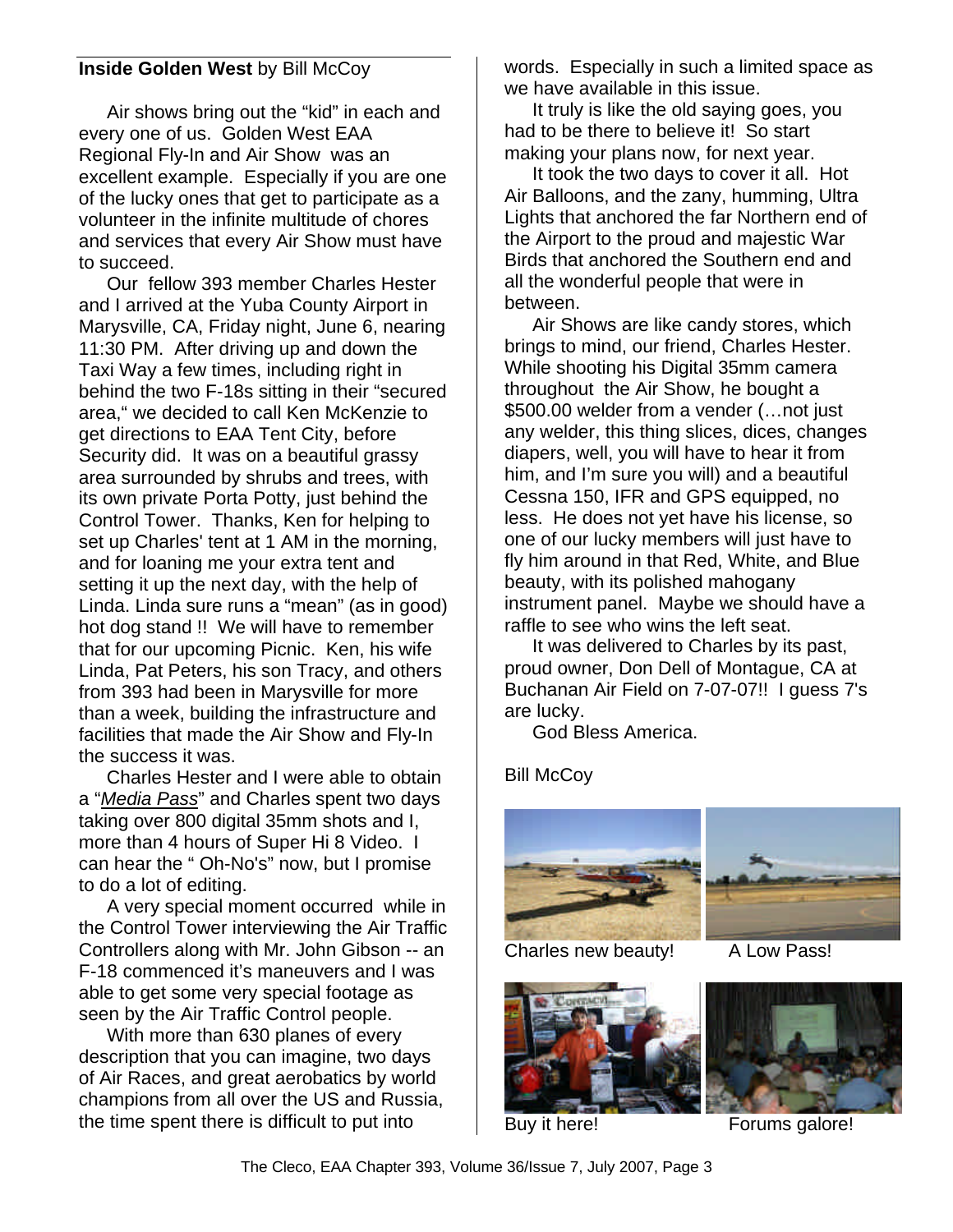



The light and the Heavy



Lots of Planes lots of people

## **Fly Outs Revitalized** by Scott Achelis

Our July 28 destination is TBD. Send your ideas to EAA.393.flyouts@gmail.com

## **Young Eagle Events** by Dick Sperling

On short notice our team of dedicated Chapter 393 volunteers once again saved the day for an impromptu Young Eagles event! This time for the National "Wild West" Mustang Automobile enthusiasts Show held at Buchanan Field. Friday night Crosby, Marilyn and I found our assigned spot and set up our pop-up for the weekend's action. On Saturday and Sunday, blessed with the help of Bill McCoy, Charles Hester and Rick Henne, we survived the questions of several thousand automobile aficionados in support of our Young Eagles program. Along with about 400 rare Mustang Autos, we also enjoyed the attendance of one P-51D Mustang Aircraft there for a photo opportunity.

Fun was had by all!

Our next Young Eagles Rally will be held on 25 August (and then on October 6). Please mark your calendars now! Thanks.

Onward and upward. Dick Sperling

## **New Membership Activities** by Bill McCoy

As all good air plane builders, mechanics and pilots know, there is a right tool for every job. And so it is for building our organization. Every member is our best tool for introducing new members into, what I feel, is one of the most exciting fields one can hope to be a part of. Never pass up a chance to tell someone what a great bunch of people you are lucky enough to be around, and invite them to the next membership meeting. The old tried and true "arms length method," --if they are within arms length of you, tell them about EAA 393.

We will soon be part of the Pleasant Hill Chamber of Commerce, and an event involving our sponsored race car at Paddock Bowl will happen July 18, 2007, from 5:00 PM to 7:00 PM. EAA 393 members are cordially invited. Free hors d'oeuvres and a fun two hours to say the least.

We have some very exciting events coming up, so stay tuned, check your e-mail regularly, stay in touch. I think we just got a "take off" clearance from the tower.

Bill McCoy

**EAA 393 General Meeting** June 27, 2007

President Ken McKenzie opened the meeting and welcomed guests.

## **Announcements:**

- 1) Louis Goodell has received a shipment of name badges – come and get yours.
- 2) The Picnic is coming, sign up. We need a couple of BBQs and operators.
- 3) Golden West is coming! Ken is now (again) on the board. He will be there all three days and recommends all three days for everyone.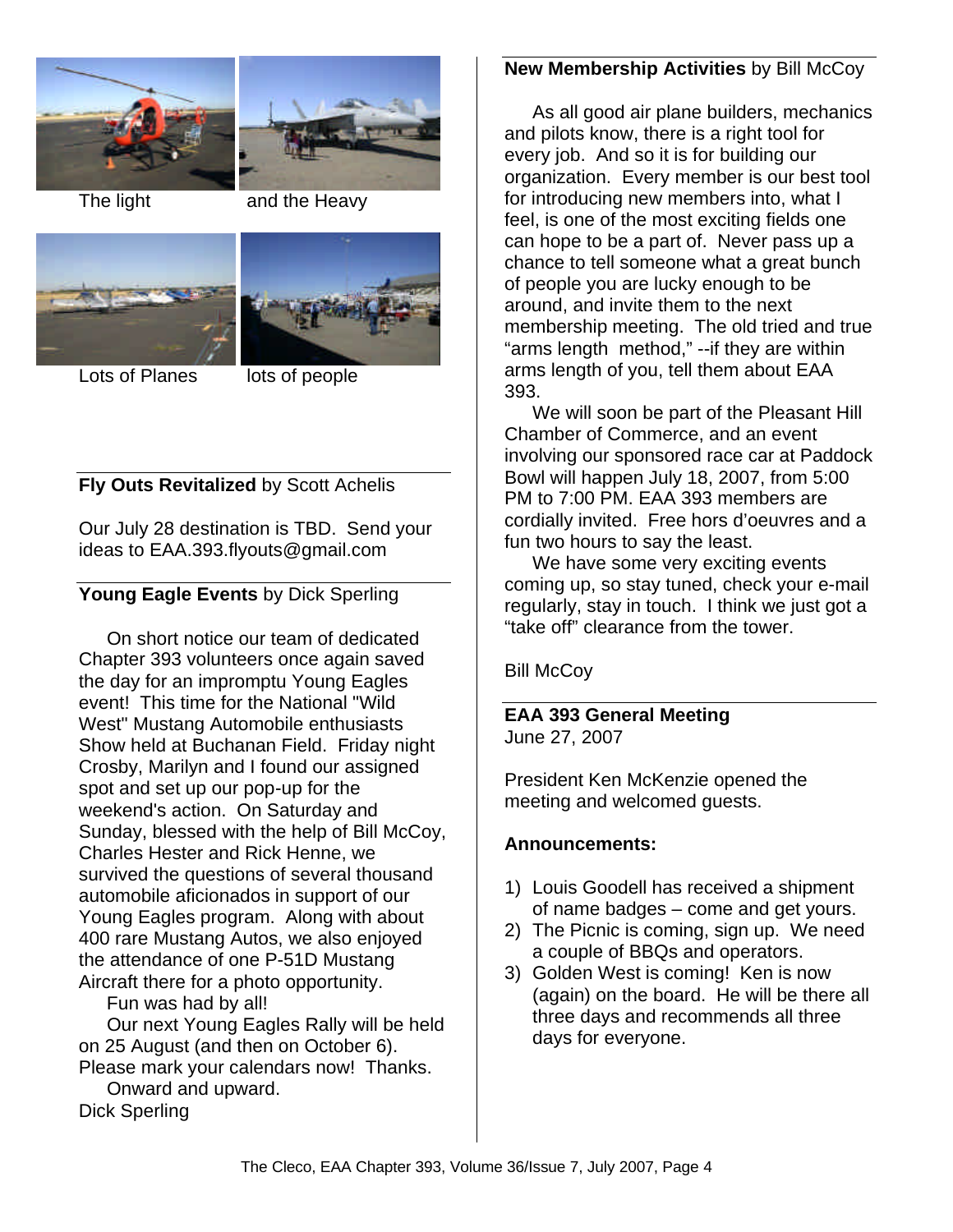## **Presentation:**

Ron Robinson and his girlfriend Jeanne Robinson went to Dubai and the Middle East in March with a Stanford/UC Berkeley travel/study tour group. He presented slides and described his experiences on the trip.

He reports that most of the Middle East is "normal" despite the Iraq war with the U.S. Dubai has big plans to become the business/tourist capital of the Middle East. They are spending a great deal of money (from their oil resources) on business and tourist resources. Dubai is already a very busy place. The hotels are almost all full and the traffic is worse than our freeways. Most of the development is taking place on the coast. Inland, there is some development, but it is not as fancy.

Q: Any nuclear power? A: It's all fossil power as far as he knows.

Q: Young people? A: They saw teenage kids, but did not have any contact with them.

Q: Locals friendly? A: Yes, there was no evidence of anti-Americanism.

Q: Any police presence? A: Not obvious. The crime rate is low and the punishments are severe.

Q: Did your trip require a lot of paperwork? A: No, just passports and a visa (for Qatar).

Q: Other tourists? A: Yes, Germans, Japanese and others.

Q: Language issues? A: Everybody spoke English.

Ron remarked on Sultan Qaboos bin Said, who had directed a remarkable renaissance in his country since 1970, when he came to power after the abdication of his father. He was educated in England, and immediately set out to modernize his country. He has very much succeeded. He has no heirs, so

his successor will be chosen by the royal family counsel.

A few of Ron and Jeanne's outstanding pictures:



A new hotel built out in the bay at Dubai. The disk extending out near the top houses a tennis court!



Elaborate waterways surround some of the hotels in Dubai.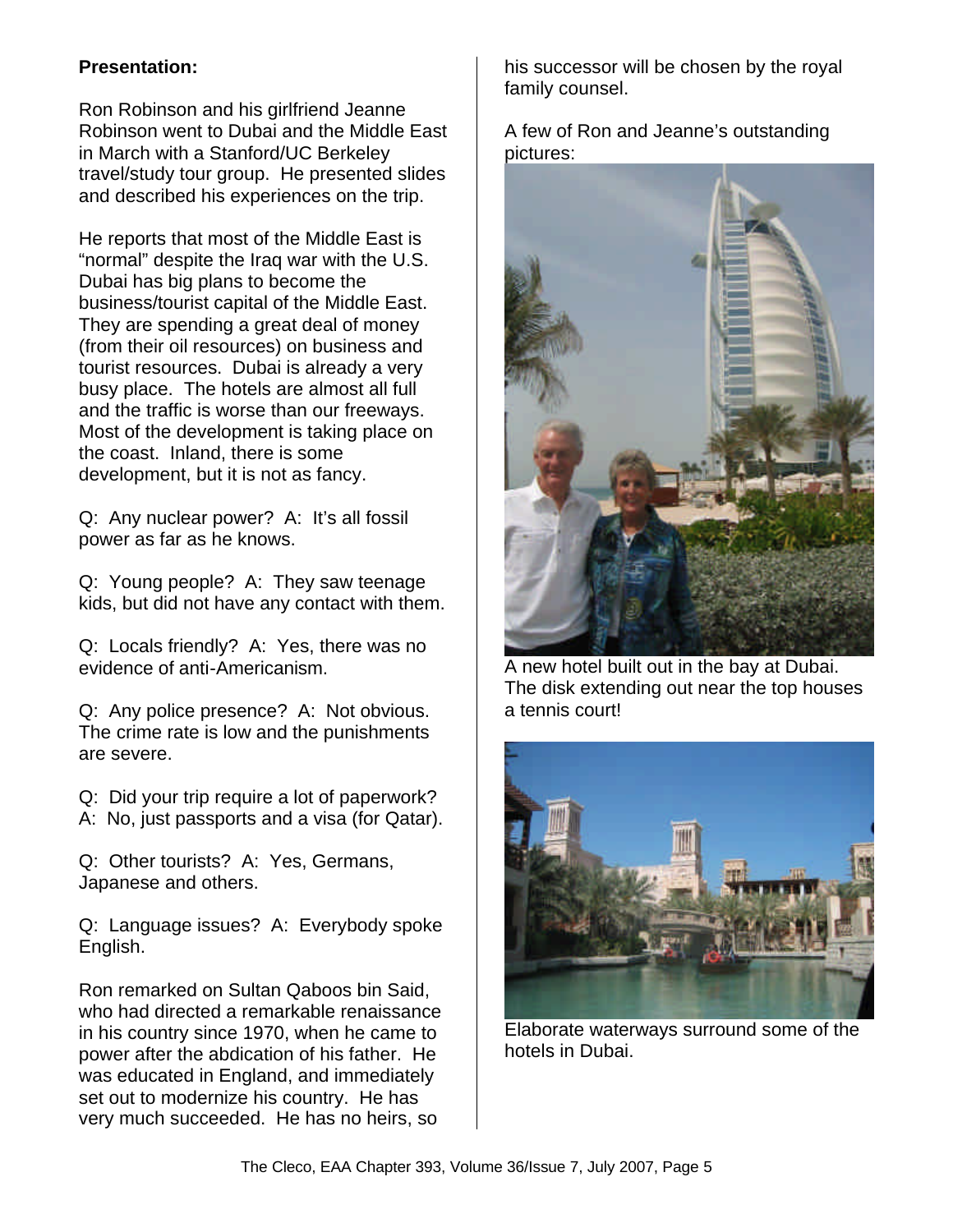

These goats are at the market.



An indoor market.



The interior of the country is quite dry.



But when it does rain, they get flash floods!



(PR picture:) Dubai has 25% of the world supply of these construction cranes!

**EAA 393 Fly Out to Auburn** June 30, 2007

Harvard and Sara Holmes flew up in their Mooney, Ron Robinson flew up in his Glasair, and Scott Achelis was there in his car, after delivering his wife to a shower. Scott brought his cousin-in-law, and Harvard and Sara also met up with two friends, and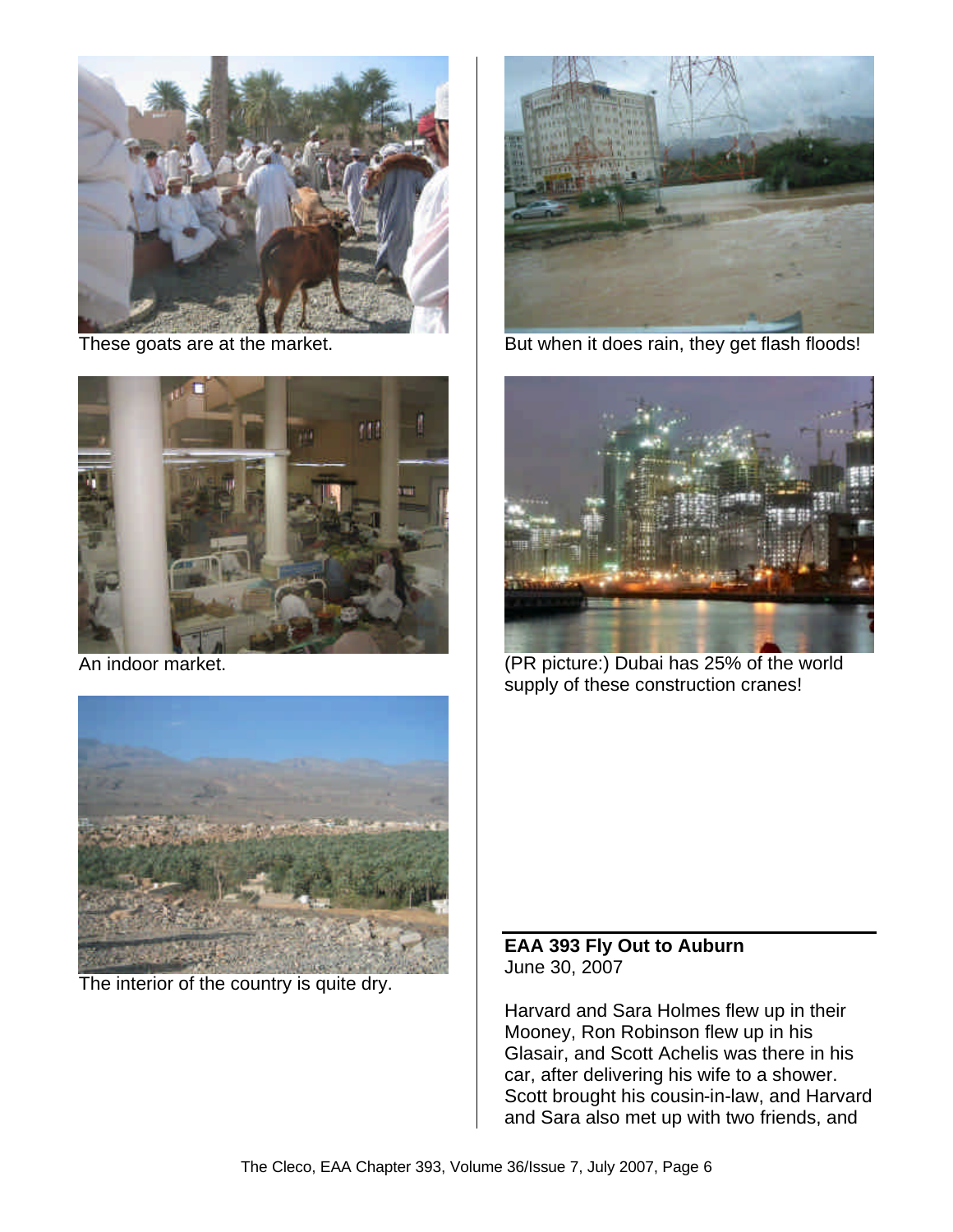we ended up talking and having a good time until well after the restaurant closed!



Scott Achelis, Scott's cousin-in-law Dave, Ron Robinson, and Harvard Holmes enjoy the filtered sunshine.

# **EAA 393 Board Meeting**

July 3, 2007

Attending: Ken McKenzie, Harvard Holmes, Dick Sperling, Bill McCoy, Linda McKenzie

- 1. We discussed Cleco contents, including pieces about the Ford Mustang car show at the airport; Bill McCoy and Charles Hester's experience at Golden West; and the other usual content.
- 2. Golden West was discussed, especially how to increase attendance.
- 3. There is a good restaurant at Marysville – a good fly out destination.
- 4. Bill McCoy presented his idea to join the Pleasant Hill Chamber of Commerce to get more exposure for the Chapter. The cost is \$240 per year (Concord CC is \$600). The Board was generally favorable, but did not have a quorum, so no official action was taken.
- 5. (A few days later) We got our check for the B-17 event from EAA (our share): 43 flights at  $$30/flight = $1290.00$ 15% of merchandise  $= $442.05$  $25\%$  of ground tours  $= $424.50$  $TOTAL = $2156.55$

## **Thanks to our Donors and Sponsors**



# **MTZ Auto Repair**

*ASE Certified Warranty Technicians Family Owned and Operated 889 Howe Rd. Martinez, CA 94533*

**Lifetime Oil Change \$449.95 \$119.95 (EA**  *Never Pay For Another Oil Change For As Long As You Own Your Car*

 *COMPLETE AUTOMOTIVE SERVICE AND REPAIR*

*mtzautorepair@sbcglobal.net 925-228-9672*

**The Experimental Aircraft Association Chapter 393 of Concord, CA** P.O. Box 272725 Concord, CA 94527-2725

Web page: http://www.eaa393.org/ Email: nle@eaa393.org

Officers for 2006-2007 President: Ken McKenzie pres@eaa393.org 925 283 3119 Vice President: Scot Stambaugh veep@eaa393.org 925 962 0255 Secty/Treas Louis Goodell secty@eaa393.org 925 682 4198 Newsletter Ed. Harvard Holmes nle@eaa393.org 510 526 5347 Board Chairman Peter Degl'Innocenti cob@eaa393.org 925 756 6172 Tech. Counselor Rick Lambert tc@eaa393.org 925 323 0041 Young Eagles Dick Sperling yec@eaa393.org 925 356 5656 Photographer Tom Howard photog@eaa393.org 925 933 6015 Membership Bill McCoy members@eaa393.org 925 370 6511 Webmaster **Harvard Holmes** webmaster@eaa393.org 510 526 5347